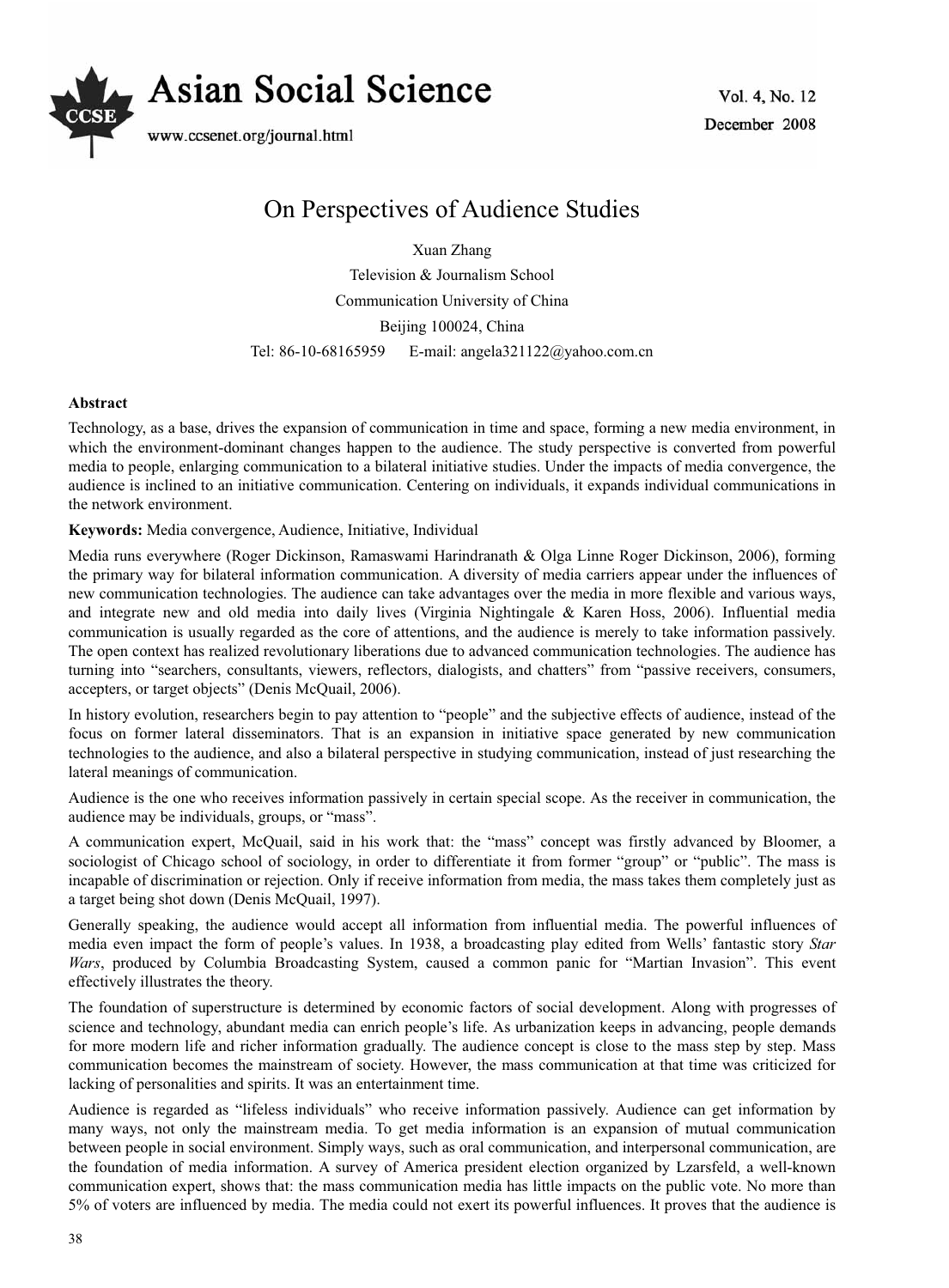not a target hit by influential media. From the perspective of taking the audience as colorful human being, they are the communication objects with subjective judgment and initiative.

As disseminators transfer information to the public, the information in nature contains certain thoughts and value systems. The supporter of certain thoughts and value systems expresses abstract ideas in form of stories or other visualized things. In narrating stories, the thoughts and value systems will penetrate into the minds of the public. As the public receives the information, they accept a set of thoughts and value systems as well. It seems to be a willing process. But in nature the influential media has the initiatives in the process, using exterior information to convey thoughts and value systems. Even after several accumulations, it may form groups or even culture circles. In *Reading Television*, take the wandering poets in traditional Ket society for example, and advance that media has seven functions in modern society. Thereof, it puts forward that media conveys the culture and consciousness of clan members by many ways. Every member in a culture circle, under the impacts of implicit power, accepts or even supports the influential value system, forming a consensus to practical environment. However, these implicit and penetrative contents are hard to be noticed in general. Just as what was said by Neil Postman, "why the media is unique is that although it directs us to know and understand things, its interference is usually unnoticeable".

Many theories concerns the impacts suffered by the audience from influential media, including the audience as targets, agenda setting theory, culture normalization theory, and significance constitution theory. Researchers focus on influential media communication and define the audience as being passive and flatten.

The study perspective is fixed on the powerful effects of media. Television is a classical representative of influential media in mass communication. A special communication form in mass culture comes into being.

The public is accustomed to television. The word custom usually comes along with television in a sense. Activities derived from customs have absolute influences on the public. Television's multiple attributes make the audience accept a kind of psychological closeness and penetration naturally. "Family watching mode" constitutes the communication way in group environment. "Accompanied watching" facilitates the acceptance of custom-dominant information.

Under the dominating effect, television contributes to the formation of mainstream values. But other media threats the sound foundation constructed by television. "A probability is that no matter what the new media is, it will locate aside the old media. But the old does not disappear. New communication technology will drive old communication technology to bear new role (Werner J. Severin & James W. Tankard, Jr., 2006)."

Television is to close and shape the initiative of mass communication media in the nearest way. The audience can not reject the psychological familiarity generated by closeness. By arousing an emersion of real life by charming images, television guides the audience enter the most familiar life. The communication effect class mode constructed by Ravich and Steiner rightly explains the classes of television communication. It includes cognition, feeling, and desire. Cognition refers to knowledge, information, and facts in thinking field. Cognition is a necessary approach for entering the feeling aspect, such as like or favorite. Feeling is the attitude and sense to things. Television offers rich information in cognition field, creating widely-accepted feelings by externalizing information, and realizing the maximum effect of information communication. Desire is a kind of trust and purchase in a psychological sense for news stimulus or guiding appetite in motive field.

To consume media products has become a custom in modern people's mind. In the *Consumer Society*, Baudrillard advances that people are surrounded by numerous things, what causes forcing purchases for unnecessary goods. Surrounding by various media products, people do not satisfied with pure life needs but desire for spiritual and psychological consensus. In the rich and visualized social cognition, people learn to select information by interests but not receive information passively. People are more like "initiatively takers". This law restrains changes of the way, by which disseminators penetrating into the mainstream values.

Fiske thinks: "the contents conveyed by the disseminator are organized according to specific cultural background and have nothing to do with the disseminator or his or her works. What the disseminator does is nothing but a communication media". Due to changes of modern media and diversity of communication means, it is necessary to understand the media development based on social existence. In the trend of commercialization, media products are also originated from market. To satisfy the public needs becomes a must in production. What it transfers must be in accord with the cultural needs of audience. The audience pursues freedom in selection instead of receiving anything passively, which causes a strong demand for initiative selection.

The political economics is to take the audience as commodity. In Smythe's opinion, as the audience spends time in watching advertising, they serve these commercial ads and become targeted commodity. The audience does not satisfy with the passive position as commodity. Limited communication ways can not help the audience express their feedback completely. The audience rating survey can not reflect individual or group inclination.

At the information times, the various, abundant or even inundant information impacts the sense of audience. The audience is surrounded by information. To possess information is not a need any more but become a custom. The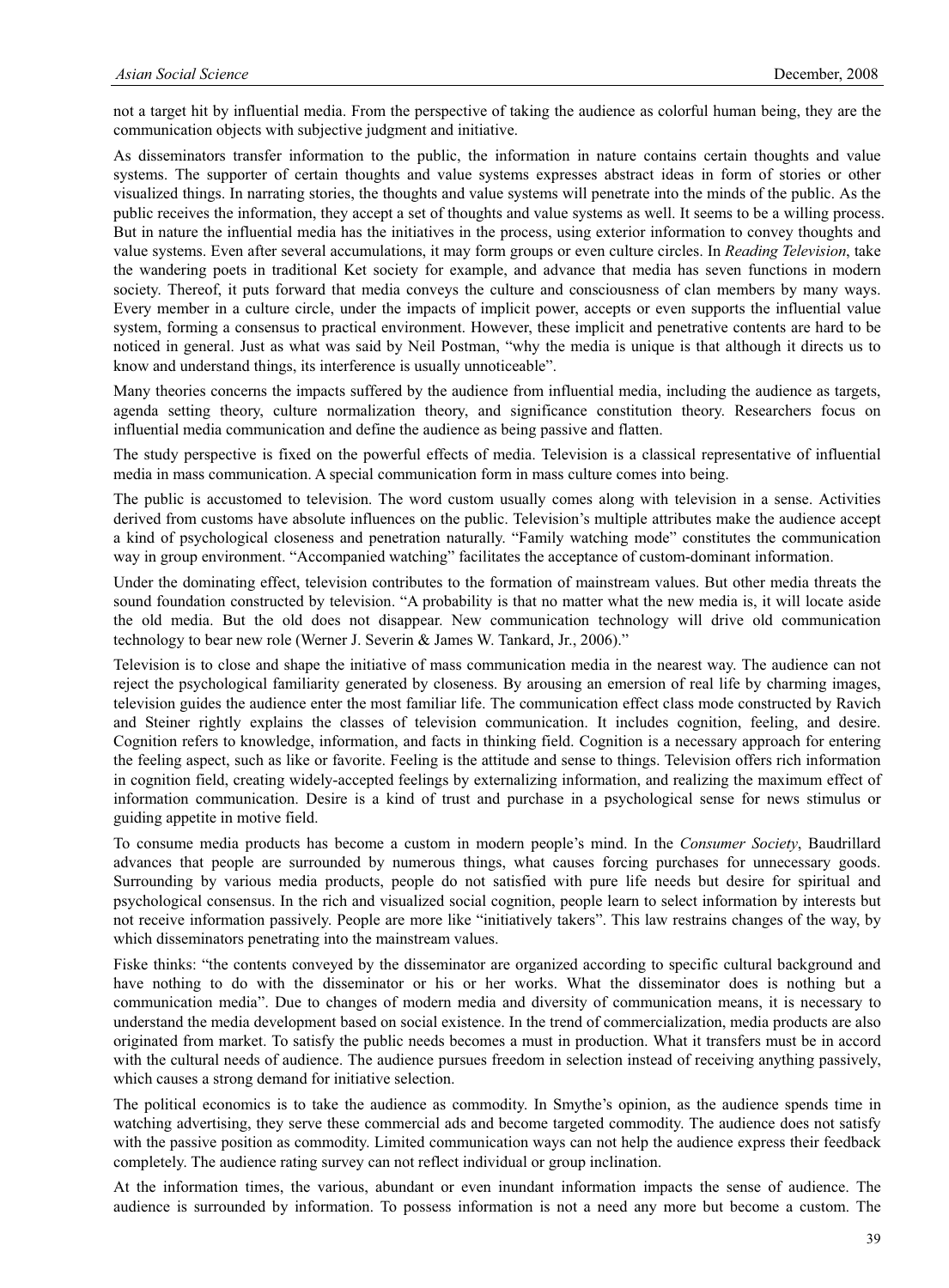audience will be studied not as a group but as different individuals. In front of rich and colorful information, the audience will not feel at lost but hold the right of free selection. The audience will be inclined to pleasure information, what especially happens in an entertainment society but should not be defined as the selection of all audience.

Lymond Bauer in his *The Obstinate Audience* published in 1964 said that: "Information is not gun and bullets. It does not shoot at the audience but stays in a place where the audience deals with it as they like. The audience can reject disseminations, or explain information by other ways, or make best use of it as they like. The audience is obstinate."

As we emphasize on information disseminators, the audience is taken as passive receivers. Under the effects of multiple communication ways, the audience can make choice freely and even become the subjects of communication. The enrichment of communication ways gives the audience more chances to express individual or group desire. New technologies facilitate communication's revolutionary progresses. The participation of network also changes the formal balance between media producers and consumers from different aspect (Steve Bailey, 2005).

The initiative of audience is displayed completely. In the network, the audience can not only obtain information based on self needs but also express their opinions freely, which enhances the interactivity. The prosperity of BBS in network can also facilitate the interactivity. In the network, the audience can issue information as well, what makes them become disseminators. It profoundly overthrows the relationship between disseminators and receivers.

The network communication reflects information exchange and feedback, and the characteristics of bilateral communication. Not only the effects of network but also the coming of new science and technology revolution, and the emergence of mobile phones, televisions, and other communication ways have driven the changes of communication form and defined a new concept of audience. The appearance of new audience concept drives researches on the paradigm of audience. In *Audience*, Abercrombie and Longhurst cite Kuhn's paradigm concept, classify studies on audience into three paradigms, and advance the spectacle/performance paradigm that consists of spectacle, performance, imagination, and image, forming a new study perspective under the convergence of new media. As media image impacts the daily life, the convergence of media makes everyone directly or indirectly become an audience, as well as a performer. By this way, the contents producer in communication and the receiver integrate together. As the audience employs the media initiatively, the media will help the audience realize the search or construction of self image.

Studies on bilateral communication show that the audience can give feedback to disseminator's information instead of suffering passively from impacts of influential media. Considering individual personality, the audience is the subject with subjective inclination in selection. Special cultural environment, personal growth background, and unique belief cause the individual inclination to information in selection. The audience is individual or group in social relationships and cultural environment.

Perspectives of studying audience tend to follow certain rule in continuous evolvement, from taking the audience as passive receivers to paying attention to the initiative expression of audience as subjective individual, from focusing on individuals to impacts of placing the audience in certain social and cultural environment. But we have to admit that the audience is impacted by influential media indeed. The influential media constructs a cultural system under the mainstream influences, and form fixed value judgment standards. Meanwhile, audience's selection can also affect the media communication and even become the main force that influences the media.

People's subjective and objective integration is the base for bilateral communication studies. Just as what was concluded in McQuail's *Audience Analysis*: "Reviewing the history of audience studies, we notice that the studies are continuously developing from being controlled audience to self-governance. The evolvement of audience theories vividly shows us the changing route from the media disseminator perspective to the receiver perspective. The audience study tends to emphasize on the "re-discovery" of people (Denis McQuail, 2006).

From the ethnography perspective in media studies, no matter what it is ideology machine or communication media, it is not based on communication technologies or disseminators but originated from a group's daily life. There is a continuously creating relationship between "creators" and "creations".

Under the impacts of media convergence, the audience gradually forms the subjectivity. Due to the continuous changes of the relationship between the audience, and media text, individuals construct self media centers. The audience is not the passive receiver controlled by media texts but the initiative expresser for multiple media contents. In today's media convergence, the audience constitutes the personalized media center and becomes the performer who shows himself or herself by texts, which breaks the border between producers and passive receivers, forming a multi-dimensional space for information exchange.

## **References**

Denis McQuail. (1997). *Audience Analysis*. Sage Publication.

Denis McQuail. Translated by Liu, Yannan., Li, Ying & Yang, Zhenrong. (2006). *Audience Analysis.* Beijing: China Renmin University Press.